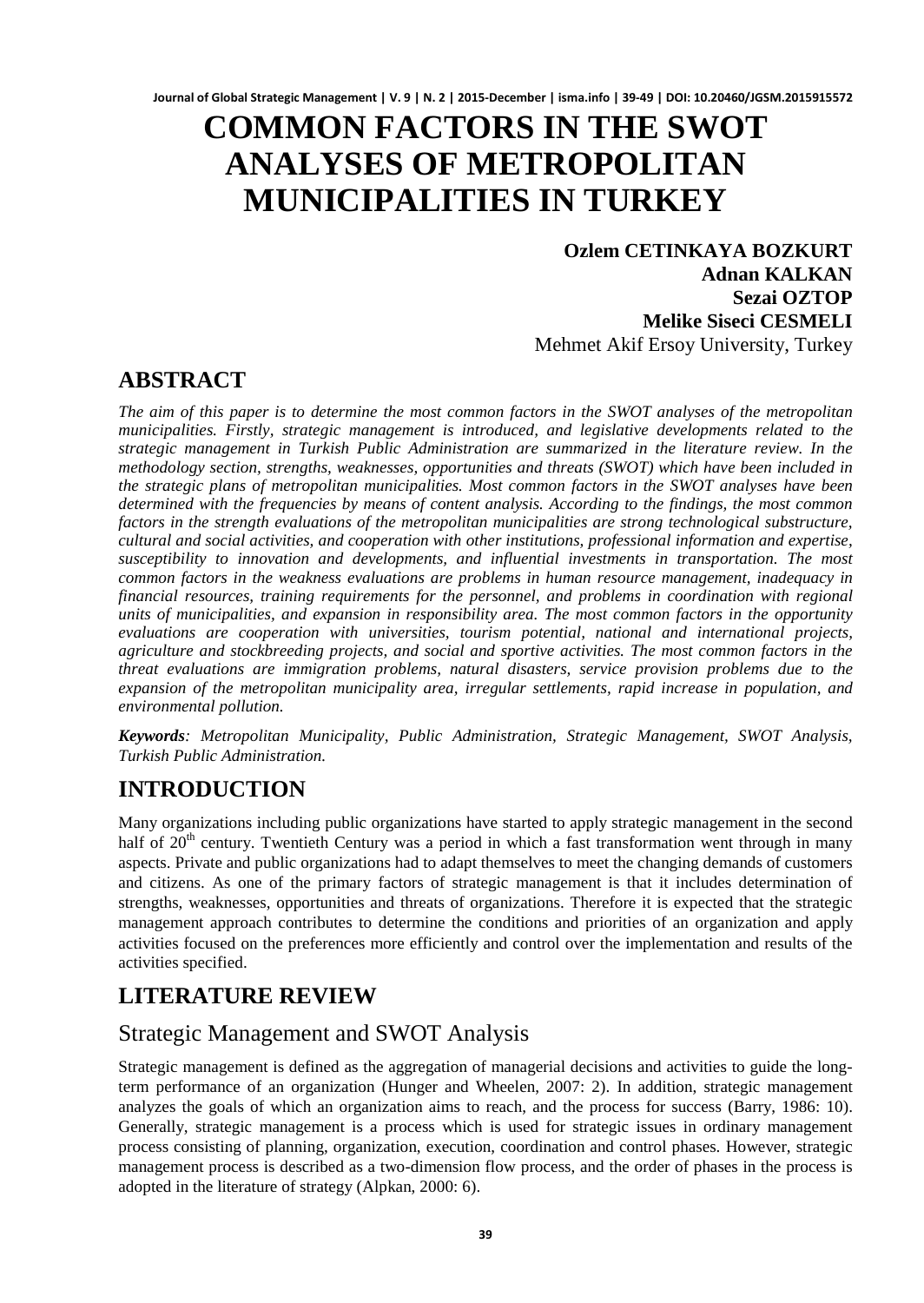According to Bryson and Alston (2004: 3), strategic planning is defined as a disciplined work to determine what an organization is and what and why it does, and also to make main decisions and carry out activities as a guide. Strategic planning is the long-term plans made by top-managers in order to reach the positions determined in the goals and missions of an organization. Therefore, it is the cluster of decisions to affect the long-term success of an organization (Eren, 2005: 4).

Strategic management can be defined also as a tool for an organization to reach its goals by developing effective strategies, and planning, implementation and control of these strategies. In other words, strategic management is a discourse field which analyzes what an organization should do and what kind of strategies it should apply in order to survive within a competitive environment. Therefore, the main purpose of strategic management is to determine and apply strategies, and control the outcomes. However, strategic planning is used for determination of organizational strategies by means of SWOT analysis which means analyzing the strengths and weaknesses of an organization, and the opportunities and threats in its environment (SWOT Analysis).

The most important phase in strategic management is to perform SWOT analysis which is a situational evaluation of the internal and external parts of an organization. First of all, strengths and weaknesses of organization are determined by means of internal evaluation. Later, threats and opportunities in the market are stated by carrying out external evaluation. According to Carysforth and Neeld (2004), SWOT is a technique for comparing or matching an organization's internal strengths and weaknesses with opportunities and threats found in the external environment. It is a useful strategic planning tool for evaluating the strengths, weaknesses, opportunities and threats involved in a project or in a business.

### Development of Strategic Management Approach in Turkish Public Administration

Strategic management approach have become compulsory for Turkish Public Administration with the Public Financial Management and Control Act 5018 in 2003. Strategic plan, as a reflection of strategic management approach, is defined in the Act as a plan which includes short and long term aims, main principles and policies, targets and priorities, performance criteria of the public organizations, the methods and resource distribution to reach these requirements. The act has imposed some responsibilities on public organizations in terms of strategic planning such as determination of mission and vision statements, strategic aims and measurable targets, conduct performance evaluations in the line of predetermined aims and indications, preparation of strategic plan, and attribution of budgets on strategic plans, annual aims and performance indications in order to provide public services in preferable quality and level. Also, the act has authorized the State Planning Agency (DPT) to determine the methods and principles of strategic planning process for public organizations. DPT has prepared a Strategic Planning Guide in 2003 to help and direct the strategic planning process in the public organizations. This guide presents a general framework for strategic planning process and the scope and content of the strategic plans. According to the guide, main purposes of strategic planning are to (i) provide financial discipline in macro-level, (ii) distribute the resources according to strategic priorities, (iii) control the efficient use of resources and (iv) develop the accountability (DPT, 2003:2).

Strategic planning approach is included also in the Metropolitan Municipality Act, 5216 in 2004 and the Municipality Act, 5393 in 2005 and the Provincial Special Administration Act, 5302 in 2005. Later in 26 May 2006, a regulation has been issued in relation to implementation of strategic planning in public organizations. In the regulation, a schedule has been determined for public organizations to prepare strategic plans.

#### Implementation of Strategic Planning in the Municipalities of Turkey

Municipalities have come to the forefront in terms of public-service provision because of some causes such as the increase in the urban population, constantly-increasing and changing social demands and emerging of subsidiarity principle. Accordingly, municipalities have tried their best to take advantage of new management approaches (Azakli, 2002:418; Yuksel, 2002:36; Oztop, 2007:107). One of these approaches is strategic planning. Strategic planning is considered important in terms of determination of service priorities and resources, efficient use of resources, and minimization of costs for a specific period (Yuksel, 2002:32). These aims have been reflected on the recent legislations and regulations. The Metropolitan Municipality Act, 5216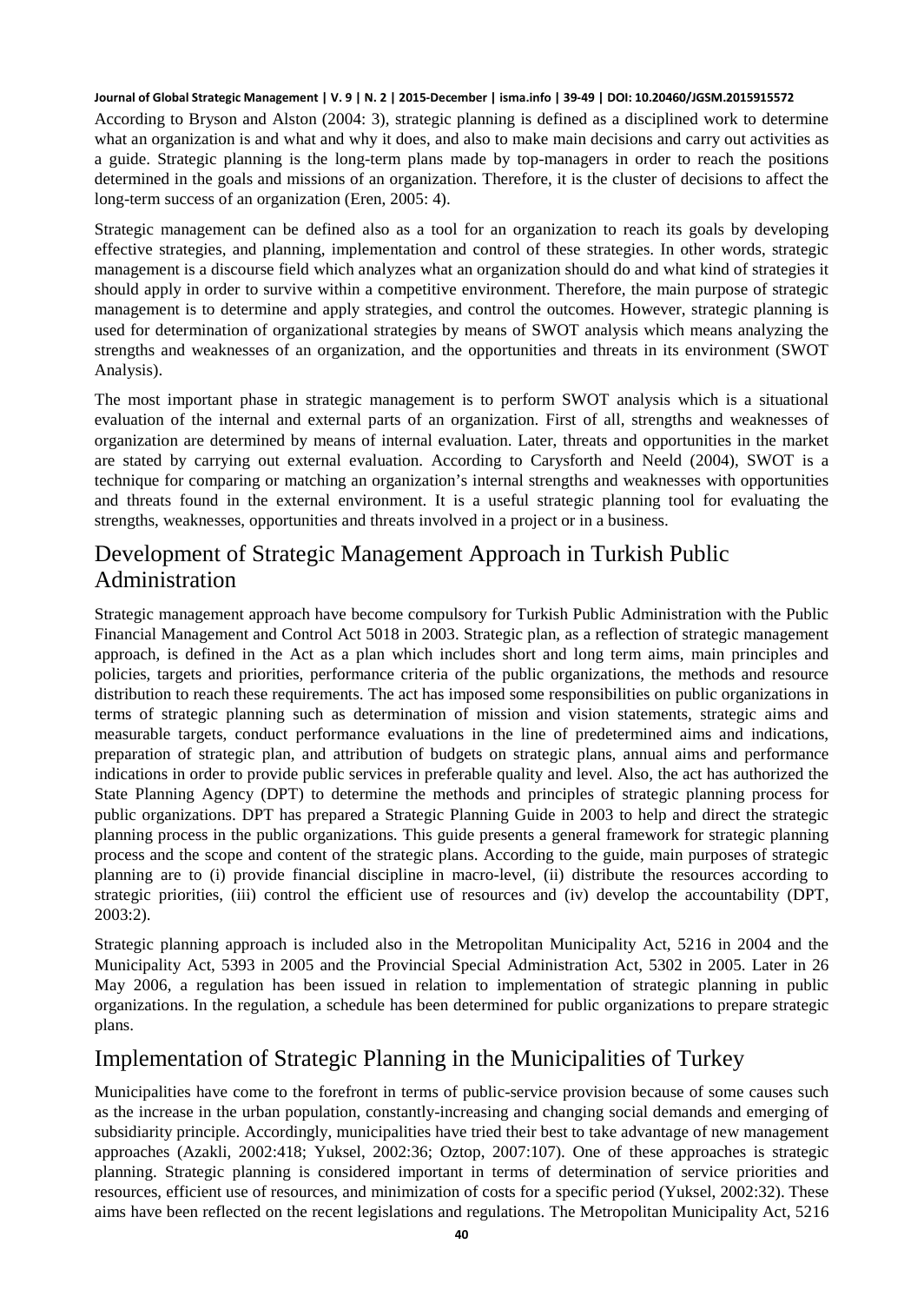includes the preparation of strategic plan as one of the tasks of metropolitan municipalities. The act also requires mayors to manage municipalities according to strategic plans. The Municipality Act 5393 requires strategic plan to be prepared and followed by mayors after being discussed and approved in the municipal council. The act 5393 has required municipalities to determine and perform their activities with respect to their strategic plans. Today, the municipalities have prepared and applied their third-period strategic plans since 2006.

# **METHODOLOGY**

#### Research Goal

In this paper, it has been aimed that the SWOT analyses of the metropolitan municipalities stated in the Strategic Plans are reviewed and common factors are determined. Determination of the most common strengths, weaknesses, opportunities and threats of the metropolitan municipalities is considered important for authorities to develop common solutions to these problems.

### Sample and Data Collection

The strategic plans which include the strengths, weaknesses, opportunities and threats of the metropolitan municipalities in Turkey constitute population of this research. Although there are 30 metropolitan municipalities in Turkey, only 26 strategic plans have been obtained since 4 metropolitan municipalities have not prepared or published their strategic plans. Therefore, scope of this research is limited to 26 strategic plans. The data used in this research have been obtained from the strategic plans of the metropolitan municipalities. Names of the Metropolitan Municipalities and periods of the strategic plans are listed in Table1.

| N <sub>0</sub> | Metropolitan<br><b>Municipality</b> | <b>Strategic Plan Period</b> |
|----------------|-------------------------------------|------------------------------|
| $\mathbf{1}$   | <b>ADANA</b>                        | 2015-2019                    |
| $\overline{2}$ | ANKARA                              | 2015-2019                    |
| 3              | <b>ANTALYA</b>                      | 2015-2019                    |
| $\overline{4}$ | <b>AYDIN</b>                        | 2015-2019                    |
| 5              | <b>BALIKESIR</b>                    | 2015-2019                    |
| 6              | <b>BURSA</b>                        | 2015-2019                    |
| $\overline{7}$ | <b>DENIZLI</b>                      | 2015-2019                    |
| 8              | <b>DIYARBAKIR</b>                   | Non Available                |
| 9              | <b>ERZURUM</b>                      | Non Available                |
| 10             | <b>ESKISEHIR</b>                    | 2015-2019                    |
| 11             | <b>GAZIANTEP</b>                    | 2015-2019                    |
| 12             | <b>HATAY</b>                        | 2012-2016                    |
| 13             | <b>ISTANBUL</b>                     | 2015-2019                    |
| 14             | <b>IZMIR</b>                        | 2015-2019                    |
| 15             | <b>KAHRAMANMARAS</b>                | 2015-2019                    |
| 16             | <b>KAYSERI</b>                      | 2015-2019                    |
| 17             | <b>KOCAELI</b>                      | 2015-2019                    |
| 18             | <b>KONYA</b>                        | 2015-2019                    |
| 19             | <b>MALATYA</b>                      | 2015-2019                    |
| 20             | <b>MANISA</b>                       | 2015-2019                    |
| 21             | <b>MARDIN</b>                       | Non Available                |
| 22             | <b>MERSIN</b>                       | 2015-2019                    |
| 23             | <b>MUGLA</b>                        | 2015-2019                    |
| 24             | ORDU                                | 2015-2019                    |
| 25             | <b>SAKARYA</b>                      | 2015-2019                    |
| 26             | <b>SAMSUN</b>                       | 2015-2019                    |
| 27             | <b>SANLIURFA</b>                    | 2012-2016                    |
| 28             | <b>TEKIRDAG</b>                     | 2015-2019                    |
| 29             | <b>TRABZON</b>                      | 2015-2019                    |
| 30             | <b>VAN</b>                          | Non Available                |

#### **Table 1. List of the Strategic Plans**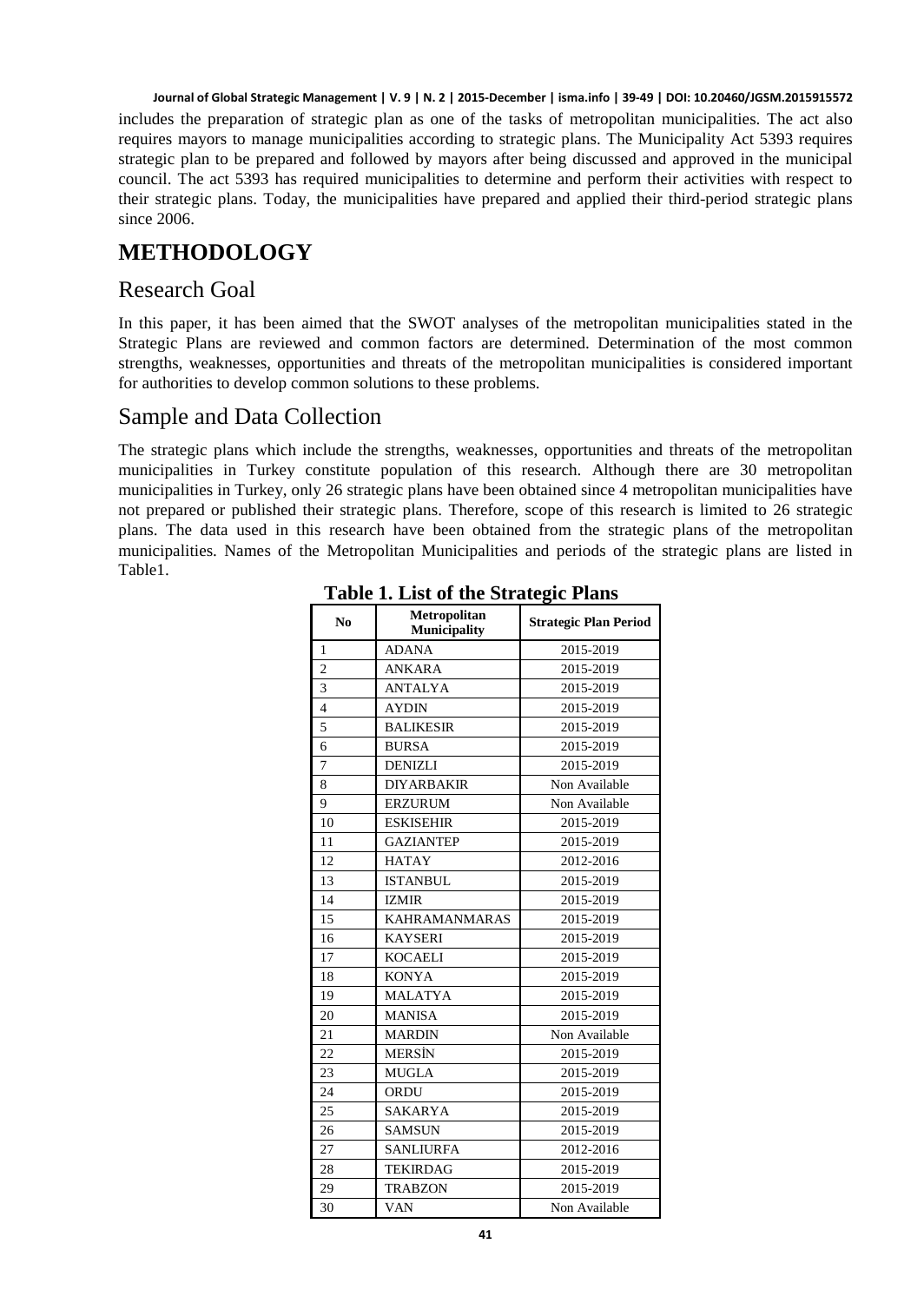The SWOT analyses of the metropolitan municipalities have been reviewed with the content analysis. Strategic plans of the metropolitan municipalities have been reviewed in terms of four sections (strengths, weaknesses, opportunities and threats). The factors in the SWOT analyses have been selected in a way to enable various inferences and enlighten the research. Accordingly, inconsistent words have been avoided not to break the integrity of research. Content analysis has been used as qualitative research method to analyze the common factors in the SWOT analyses and determine their frequencies. The purpose to use the content analysis is to reach the concepts and relations in order to explain data collected (Demirci and Koseli, 2009:339). Content analysis is a collection and analysis technique for text content (Neuman, 2006:466). In this research, a categorical division process has been carried out. Some headings have been determined to create categorical groups. Then coding process has been carried out. The texts in the sample have been read and the common factors have been collected according to the headings determined. Coding process has been accomplished by using MS Office Excel program. Factors repeated in the SWOT analysis have been collected. However, the factors which were repeated less than five times in all SWOT analyses have been ignored in order not to expand the tables (Table 2-5) more than required. While collecting the factors, frequency analysis technique has been used.

#### Analyses and Results

According to the Table 2, there are many common factors in strength evaluations of the metropolitan municipalities such as strong and technological substructure, cultural and social activities, cooperation with other institutions, professional information and expertise, susceptibility to innovations and developments, influential investments on transportation, highly motivated and experienced personnel, institutional structure, strong communication, disposal facility, sensitivity to citizen demands, participative management, master development plan, natural resources, sufficient and balanced budget, vehicles and equipment owned by municipality, historical and cultural heritage, qualified members in municipal councils, service to the handicapped, public relations, urban transformation, conference and fair organizations, political determination and willpower, strategic management, strong coordination among departments, institutional culture, equal and fair poor relief organizations, sport facilities, Quality Management System, internal control standards and financial control applications.

It appears in Table 3, the most common factors in the weakness evaluations are problems in human resource management issues, insufficiency in national and international financial resources, training requirements of personnel, coordination problems with district municipal units, expansion of responsibility area, emunicipality and information technology requirements, transportation and parking lot requirement, problems in coordination and communication with local departments of central government, problems in institutionalization, insufficient health and social facilities, problems in legislation regarding service provision, problems in urban transformation, insufficient parks, insufficient disaster management system and facilities, geographical and city information system requirement, excessive paperwork, problems in strategic plan application, and monitoring/evaluation process.

Table 4 indicates that the most common factors in the opportunity evaluations are existence and cooperation with universities, summer/winter and culture tourism, national and international financing projects, potential in agriculture and stockbreeding, social, cultural and sportive activities, geopolitical position, increase in responsibility and jurisdiction area, historical and natural beauties in environment, easy transportation, historical and cultural heritage, urban transportation, existence of Non-Governmental Organizations, marine transportation, developed industry and trade, recyclable energy resources, health institutions, domestic and foreign investors, airports, mining and natural resources, brand identity of city, environmental sensitivity, climatic and natural advantage, young population, and coordination with central government.

According to Table 5, the most common factors in the threat evaluations are immigration problems, natural disasters, service difficulties due to the expansion of activity area, irregular settlements, rapid increase in population, high unemployment rate, environmental pollution, disobey to traffic rules, construction on agricultural areas, abundance of personal vehicles, climatic changes, shortage in water resources, low rate of citizen sensitivity to environmental issues, insufficient parking areas, coordination problems with other substructure agencies, geographical problems, expansion of responsibility area of municipalities, high rates in crimes, income differences among districts, low income level, increase in service provision cost, frequent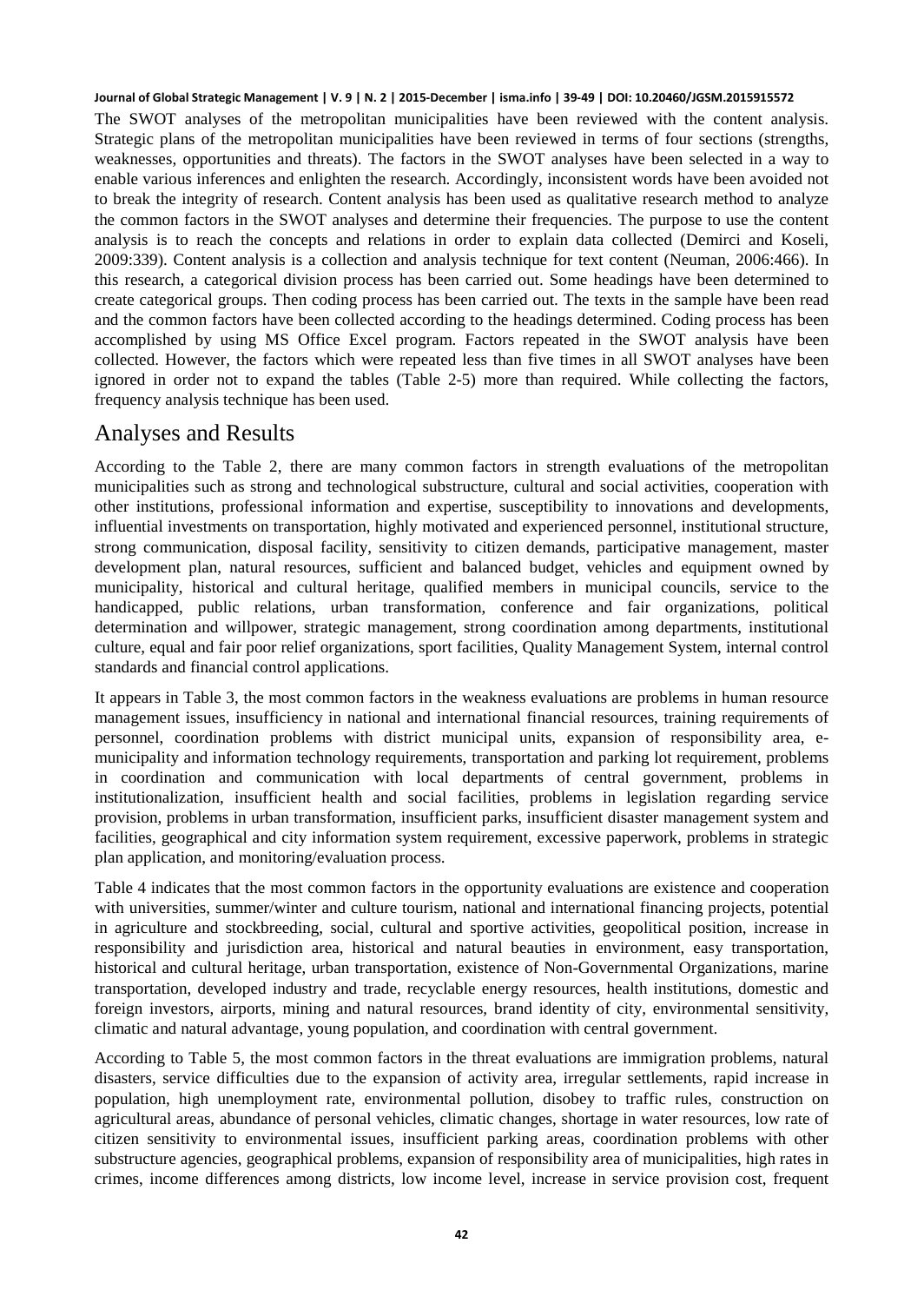changes in legislation in relation to municipalities, authority distribution problems among government agencies and low rate of urban conscience.

# **CONCLUSION**

In this paper, it is aimed to determine the most common factors in the SWOT analyses of metropolitan municipalities in Turkey by reviewing their strategic plans which have been prepared by them for the period between 2015 and 2019. Strategic planning is used by the municipalities in Turkey for determination of organizational strategies by means of SWOT analysis which means analyzing the strengths and weaknesses of an organization, and the opportunities and threats in its environment since it was determined as an obligation for the municipalities after 2006. The SWOT analyses which have been reviewed reflect that the common factors in the present situations of metropolitan municipalities.

According to the findings, the most common factors in the strength evaluations in the SWOT analyses indicate that most of the metropolitan municipalities have strong technological substructures, institutional structure, and cooperate with other institutions. However, there are also some weaknesses such as human resource issues, insufficiency in financial resources, and training requirements of the personnel. The most common factors in the opportunity evaluations are cooperation with universities, tourism, financing projects, agriculture and stockbreeding projects. The most common threats are immigration problems, natural disasters, and expansion of responsibility area, irregular settlements, and rapid increase in population.

In conclusion, the findings indicate that the metropolitan municipalities have been able to determine their present situations by identifying their strengths, weaknesses, opportunities and threats with SWOT analysis which is one of the most important phases in implementation of strategic management.

This paper is important in terms of determination of common factors in the SWOT analyses of metropolitan municipalities in Turkey. For subsequent studies, it is recommended to research whether the factors stated in SWOT analyses, especially weaknesses and threats, are taken into account while determining strategic goals and activities of the metropolitan municipalities.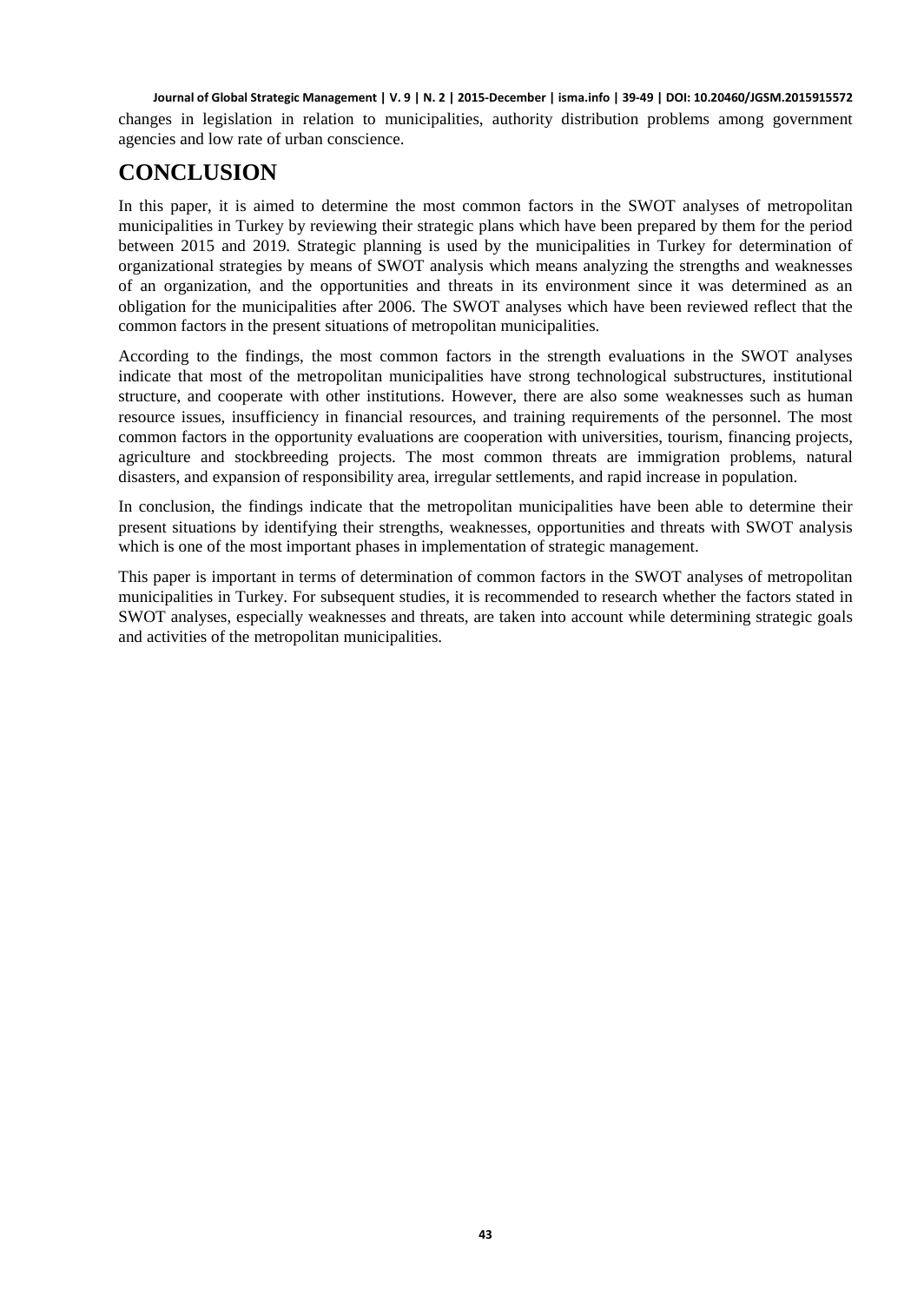| Metropolitan Municipalities | Strong Technological Substructure | Cultural and Social Activities | Cooperation with other Institutions | Professional knowledge and Experience | Susceptibility to Innovations and Developments | Influential Investments on Transportation | Highly Motivated and Experienced Personnel | Institutional Structure | Strong Communication | Disposal Facility | Sensitivity to Citizen Demands | Participative Management | Master Development Plan | <b>Natural Resources</b> | Sufficient and balanced Budget | Vehicle and Machine Park | Historical and Cultural Values | Qualified Members of Municipal Council | Service to the Handicapped | Public Relations | Urban Transformation | Conferences and Fairs | Political Determination and Willpower | Strategic Management Principles | Strong Coordination among Departments | Institutional Culture | Equal and Fair Poor Relief Applications | Sport Facilities | Quality Management System | Internal Control Standards & Financial Control Applications |
|-----------------------------|-----------------------------------|--------------------------------|-------------------------------------|---------------------------------------|------------------------------------------------|-------------------------------------------|--------------------------------------------|-------------------------|----------------------|-------------------|--------------------------------|--------------------------|-------------------------|--------------------------|--------------------------------|--------------------------|--------------------------------|----------------------------------------|----------------------------|------------------|----------------------|-----------------------|---------------------------------------|---------------------------------|---------------------------------------|-----------------------|-----------------------------------------|------------------|---------------------------|-------------------------------------------------------------|
| Adana                       | $\ddot{}$                         |                                |                                     | $\ddot{}$                             |                                                |                                           |                                            |                         |                      | $\ddot{}$         |                                |                          |                         |                          |                                | $\ddot{}$                | $\ddot{+}$                     |                                        | $\ddot{}$                  | $\ddot{+}$       | $\ddot{}$            | $\ddot{}$             |                                       | $\ddot{}$                       |                                       | $\ddot{}$             | $\ddot{}$                               | $\ddot{}$        |                           |                                                             |
| Ankara                      | $^{+}$                            | $^{+}$                         |                                     | $\ddot{}$                             | $^{+}$                                         | $^{+}$                                    | $\qquad \qquad +$                          | $^{+}$                  |                      |                   | $^{+}$                         | $^{+}$                   | $^{+}$                  |                          | $\qquad \qquad +$              | $^{+}$                   |                                | $^{+}$                                 |                            |                  | $^{+}$               | $^{+}$                | $^{+}$                                | $^{+}$                          | $\qquad \qquad +$                     | $^{+}$                | $^{+}$                                  |                  | $^{+}$                    |                                                             |
| Antalya                     | $^{+}$                            | $^{+}$                         | $^+$                                | $\ddot{}$                             |                                                | $\qquad \qquad +$                         | $\! + \!\!\!\!$                            |                         | $^{+}$               |                   | $^{+}$                         | $\boldsymbol{+}$         | $^{+}$                  |                          |                                |                          | $+$                            |                                        | $^{+}$                     |                  |                      | $\qquad \qquad +$     |                                       |                                 |                                       |                       |                                         |                  | $\ddot{}$                 |                                                             |
| Aydin                       | $^{+}$                            | $^{+}$                         |                                     | $\ddot{}$                             |                                                |                                           |                                            |                         |                      | $^{+}$            |                                |                          |                         | $^{+}$                   |                                |                          |                                |                                        |                            |                  |                      |                       |                                       |                                 |                                       |                       |                                         |                  |                           | $\ddot{}$                                                   |
| <b>Balikesir</b>            |                                   | $^{+}$                         | $^{+}$                              |                                       |                                                |                                           | $^{+}$                                     | $^{+}$                  |                      | $^{+}$            |                                | $^{+}$                   |                         |                          |                                |                          |                                |                                        |                            |                  |                      |                       |                                       | $\ddot{}$                       |                                       |                       |                                         |                  |                           |                                                             |
| Bursa                       | $^{+}$                            | $^{+}$                         | $^{+}$                              | $^{+}$                                | $\,+\,$                                        | $+$                                       | $^{+}$                                     | $\ddot{}$               | $^{+}$               | $\ddot{}$         | $\overline{+}$                 | $^{+}$                   | $^+$                    | $^{+}$                   | $^{+}$                         | $^{+}$                   | $^{+}$                         |                                        |                            |                  | $^{+}$               |                       | $^{+}$                                |                                 | $^{+}$                                | $^{+}$                |                                         | $^{+}$           | $^{+}$                    |                                                             |
| Denizli                     | $\ddot{}$                         | $^{+}$                         | $\ddot{}$                           | $^{+}$                                | $^{+}$                                         |                                           |                                            | $\ddot{}$               | $\ddot{}$            |                   | $^{+}$                         | $^{+}$                   |                         | $^{+}$                   |                                | $^{+}$                   | $^{+}$                         | $^{+}$                                 | $^{+}$                     |                  | $^{+}$               |                       |                                       |                                 |                                       |                       |                                         |                  | $^{+}$                    | $^{+}$                                                      |
| Eskisehir                   |                                   | $^{+}$                         |                                     | $\ddot{}$                             | $\ddot{}$                                      | $^{+}$                                    |                                            |                         |                      | $\overline{+}$    |                                |                          |                         |                          |                                |                          |                                | $^{+}$                                 | $^{+}$                     |                  |                      |                       |                                       |                                 |                                       |                       |                                         |                  |                           |                                                             |
| G. Antep                    |                                   | $^{+}$                         | $\ddot{}$                           |                                       |                                                |                                           | $\ddot{}$                                  |                         | $\ddot{}$            |                   | $\ddot{}$                      |                          | $^{+}$                  |                          |                                |                          | $^{+}$                         |                                        |                            |                  |                      |                       |                                       |                                 |                                       |                       |                                         |                  |                           |                                                             |
| Hatay                       | $^{+}$<br>$\ddot{}$               | $^{+}$<br>$^{+}$               | $^{+}$<br>$^{+}$                    | $^{+}$                                |                                                | $^{+}$                                    |                                            | $^{+}$                  |                      | $^{+}$            | $^{+}$                         | $\ddot{}$                | $^{+}$                  |                          |                                | $^{+}$                   |                                |                                        |                            |                  | $^{+}$               |                       |                                       | $\ddot{}$<br>$^{+}$             |                                       | $^{+}$                |                                         |                  |                           |                                                             |
| Istanbul                    |                                   | $^{+}$                         | $\ddot{}$                           | $+$                                   | $^{+}$                                         | $^{+}$                                    |                                            | $\ddot{}$               |                      |                   | $\ddot{}$                      | $^{+}$                   |                         | $^{+}$<br>$^{+}$         | $^{+}$<br>$\ddot{}$            |                          | $^{+}$<br>$^{+}$               | $^{+}$<br>$\ddot{}$                    | $^+$<br>$\ddot{}$          |                  | $\ddot{}$            | $\ddot{}$             |                                       | $^{+}$                          |                                       | $^{+}$                |                                         | $^{+}$           |                           |                                                             |
| Izmir                       | $^{+}$                            |                                |                                     |                                       | $^{+}$                                         | $^{+}$                                    |                                            |                         |                      | $^{+}$            |                                |                          | $^{+}$                  | $^{+}$                   |                                |                          |                                |                                        |                            |                  |                      |                       |                                       |                                 |                                       |                       | $^{+}$                                  |                  |                           |                                                             |
| K.Maras                     | $^{+}$                            |                                | $^{+}$                              | $^{+}$                                | $\ddot{}$                                      | $^{+}$                                    | $^{+}$                                     | $^{+}$                  | $^{+}$               | $\ddot{}$         |                                | $^{+}$                   | $^{+}$                  |                          | $^{+}$                         | $^{+}$                   |                                | $\ddot{}$                              |                            | $^{+}$           | $^{+}$               |                       | $^{+}$                                |                                 |                                       |                       |                                         |                  |                           |                                                             |
| Kayseri<br>Kocaeli          | $^{+}$                            | $^{+}$                         |                                     |                                       |                                                | $^{+}$                                    |                                            |                         | $^{+}$               |                   |                                |                          |                         | $^{+}$                   |                                |                          | $^{+}$                         |                                        |                            |                  |                      | $^{+}$                |                                       |                                 |                                       |                       | $^{+}$                                  | $^{+}$           |                           | $^{+}$                                                      |
| Konya                       | $\ddot{}$                         | $^{+}$                         | $^{+}$                              | $\ddot{}$                             |                                                | $\ddot{}$                                 |                                            | $\ddot{}$               | $^{+}$               | $^{+}$            | $^{+}$                         |                          | $^{+}$                  |                          |                                | $\ddot{}$                | $\ddot{}$                      |                                        | $^{+}$                     |                  | $^{+}$               |                       | $^{+}$                                |                                 | $^{+}$                                | $^{+}$                | $\ddot{}$                               | $\ddot{}$        |                           |                                                             |
| Malatya                     | $^{+}$                            |                                |                                     | $\ddot{}$                             | $^{+}$                                         | $^{+}$                                    | $\boldsymbol{+}$                           | $\ddot{}$               | $^{+}$               |                   | $^{+}$                         |                          |                         |                          |                                |                          |                                |                                        |                            | $^{+}$           |                      |                       |                                       |                                 |                                       |                       |                                         |                  |                           |                                                             |
| Manisa                      | $\ddot{}$                         | $^{+}$                         |                                     |                                       |                                                |                                           | $^{+}$                                     |                         | $\ddot{}$            |                   | $\ddot{}$                      | $^{+}$                   |                         |                          | $^{+}$                         | $^{+}$                   |                                |                                        |                            | $^{+}$           |                      | $^{+}$                |                                       |                                 |                                       |                       |                                         |                  | $^{+}$                    |                                                             |
| Mersin                      |                                   | $^{+}$                         | $^{+}$                              |                                       | $^{+}$                                         |                                           |                                            |                         |                      | $^{+}$            |                                |                          | $^{+}$                  | $^{+}$                   | $^{+}$                         | $^{+}$                   |                                | $^{+}$                                 | $^{+}$                     |                  |                      | $\ddot{}$             |                                       |                                 | $^{+}$                                |                       | $^{+}$                                  | $\ddot{}$        |                           | $\ddot{}$                                                   |
| Mugla                       | $^{+}$                            |                                | $^{+}$                              | $^{+}$                                | $^{+}$                                         |                                           | $\! + \!\!\!\!$                            |                         |                      | $^{+}$            |                                | $^{+}$                   |                         |                          | $^{+}$                         |                          |                                | $^{+}$                                 |                            |                  |                      |                       | $^{+}$                                |                                 | $^{+}$                                |                       |                                         |                  |                           |                                                             |
| Ordu                        | $^{+}$                            |                                | $^{+}$                              |                                       | $\ddot{}$                                      |                                           |                                            | $^{+}$                  |                      |                   |                                |                          |                         |                          |                                |                          |                                |                                        |                            |                  |                      |                       |                                       |                                 | $^{+}$                                |                       |                                         |                  |                           |                                                             |
| Sakarya                     | $^{+}$                            | $^{+}$                         | $^{+}$                              |                                       | $^{+}$                                         | $^{+}$                                    | $^{+}$                                     | $\ddot{}$               | $^{+}$               |                   |                                |                          |                         |                          |                                |                          |                                |                                        | $^{+}$                     | $^{+}$           |                      |                       |                                       |                                 |                                       |                       |                                         |                  |                           |                                                             |
| Samsun                      | $^{+}$                            | $^{+}$                         |                                     | $+$                                   |                                                | $^{+}$                                    | $^{+}$                                     | $\ddot{}$               |                      | $^{+}$            |                                |                          |                         | $^{+}$                   |                                | $^{+}$                   | $^{+}$                         | $^{+}$                                 |                            |                  |                      | $^{+}$                | $^{+}$                                |                                 |                                       |                       |                                         |                  |                           |                                                             |
| S. Urfa                     | $^{+}$                            |                                |                                     |                                       | $^{+}$                                         |                                           |                                            | $\ddot{}$               | $^{+}$               | $\ddot{}$         | $\ddot{}$                      | $^{+}$                   | $^{+}$                  |                          | $\ddot{}$                      |                          |                                |                                        |                            | $^{+}$           |                      |                       | $\ddot{}$                             | $^{+}$                          |                                       |                       |                                         |                  | $+$                       |                                                             |
| Tekirdag                    | $^{+}$                            | $^{+}$                         | $^{+}$                              |                                       | $^{+}$                                         | $^{+}$                                    |                                            |                         | $^{+}$               |                   | $^{+}$                         |                          |                         | $^{+}$                   |                                |                          |                                |                                        |                            | $^{+}$           |                      |                       |                                       |                                 |                                       |                       |                                         |                  |                           |                                                             |
| Trabzon                     | $\ddot{}$                         |                                | $^{+}$                              | $+$                                   |                                                |                                           | $+$                                        |                         |                      |                   |                                |                          | $\ddot{}$               | $+$                      | $\ddot{}$                      |                          |                                | $\ddot{}$                              |                            |                  |                      |                       | $\ddot{}$                             |                                 | $\ddot{}$                             |                       |                                         |                  |                           |                                                             |
| f                           | 21                                | 18                             | 17                                  | 16                                    | 14                                             | 14                                        | 13                                         | 13                      | 13                   | 13                | 12                             | 11                       | 11                      | 11                       | 10                             | 10                       | 10                             | 10                                     | 9                          | ${\bf 8}$        | 8                    | 8                     | 8                                     | 7                               | $\overline{7}$                        | 6                     | 6                                       | 6                | $6\phantom{1}$            | $6\phantom{1}$                                              |

#### **Table 2. The Most Common Strengths of the Metropolitan Municipalities**

**Journal of Global Strategic Management | V. 9 | N. 2 | 2015-December | isma.info | 39-49 | DOI: 10.20460/JGSM.2015915572**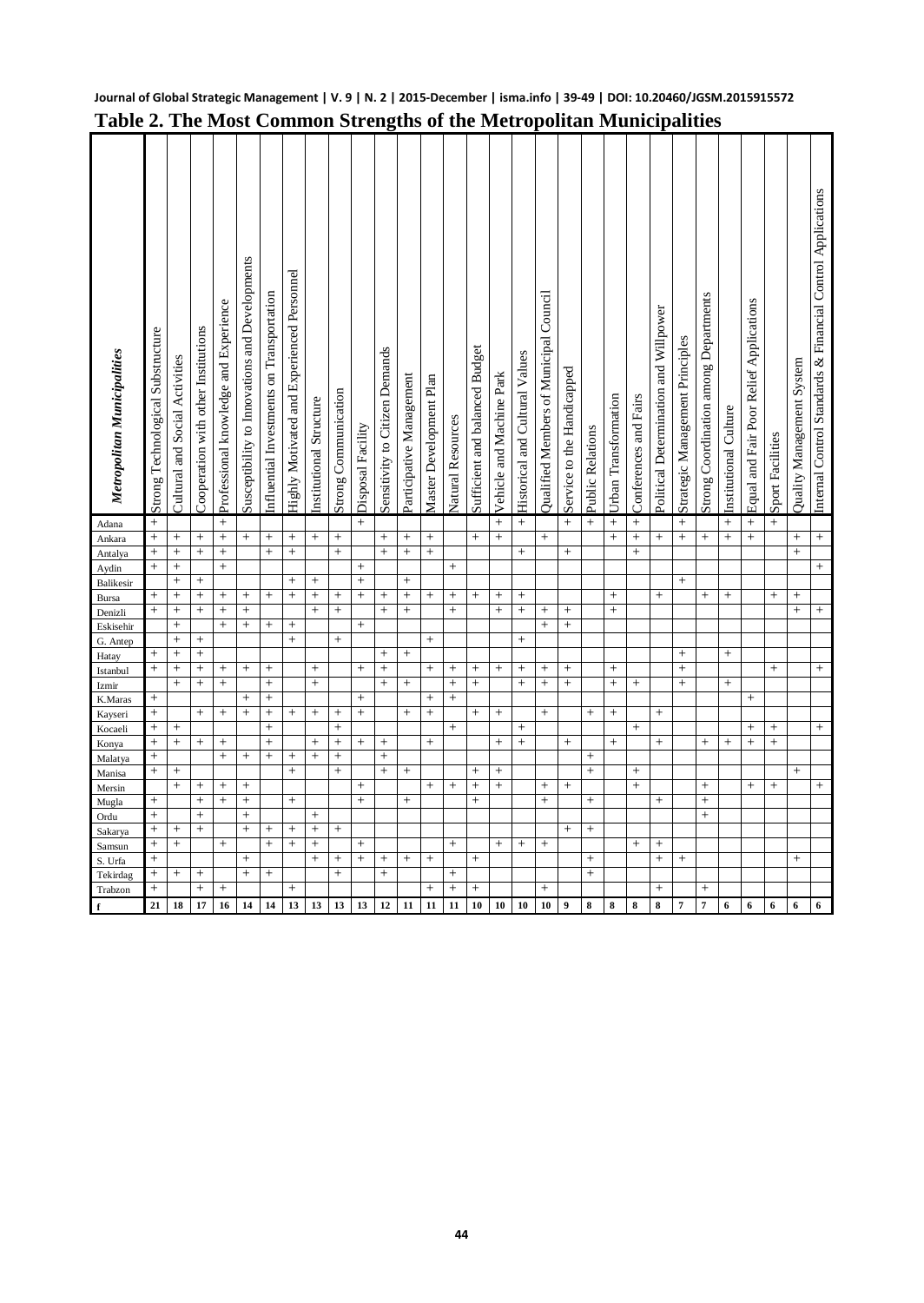| Metropolitan Municipalities | Human Resource Management Problems | Insufficiency in National & International Resources | Training Requirements of the personnel | Coordination Problems among the Units of Municipalities | Expansion in Municipal Responsibility Area | e-Municipality & Technology Requirement | Transportation and Parking Lot Requirement | Coordination & Communication with Local Departments | Problems in Institutionalization | Insufficient Municipal Buildings | Environmental Pollution and Disposal Management | Insufficient and Obsolete Vehicles/Equipment | Missing in Master Plans | Archive Requirement | Urbanity and Environmental Conscience | Insufficient Capacity in Institutionalization | Insufficient Health and Social Facilities | Legislation Problems in relation to Services | Problems in Urban Transformation | Insufficient Parks | Disaster Management System and Facilities | Geographical and City Information System Req. | Excessive Paperwork | Problems in Strategic Plans & Monitoring/ Evaluation |
|-----------------------------|------------------------------------|-----------------------------------------------------|----------------------------------------|---------------------------------------------------------|--------------------------------------------|-----------------------------------------|--------------------------------------------|-----------------------------------------------------|----------------------------------|----------------------------------|-------------------------------------------------|----------------------------------------------|-------------------------|---------------------|---------------------------------------|-----------------------------------------------|-------------------------------------------|----------------------------------------------|----------------------------------|--------------------|-------------------------------------------|-----------------------------------------------|---------------------|------------------------------------------------------|
| Adana                       | $^{+}$                             | $^{+}$                                              |                                        | $^{+}$                                                  |                                            |                                         | $^{+}$                                     | $^{+}$                                              |                                  |                                  |                                                 |                                              |                         |                     | $^{+}$                                | $^{+}$                                        |                                           |                                              |                                  |                    |                                           | $^{+}$                                        |                     |                                                      |
| Ankara                      | $^{+}$                             | $^{+}$                                              |                                        |                                                         | $^{+}$                                     |                                         |                                            |                                                     |                                  |                                  |                                                 |                                              |                         |                     | $\ddot{}$                             |                                               |                                           |                                              |                                  |                    |                                           |                                               | $^{+}$              |                                                      |
| Antalya                     |                                    | $^{+}$                                              |                                        |                                                         | $\boldsymbol{+}$                           |                                         |                                            |                                                     |                                  | $^{+}$                           |                                                 |                                              | $^{+}$                  |                     |                                       |                                               |                                           |                                              |                                  |                    |                                           |                                               |                     | $\qquad \qquad +$                                    |
| Aydin                       | $^{+}$                             | $\ddot{}$                                           | $^{+}$                                 |                                                         |                                            | $^{+}$                                  |                                            |                                                     | $^{+}$                           |                                  |                                                 |                                              |                         |                     |                                       |                                               |                                           |                                              |                                  |                    |                                           |                                               |                     |                                                      |
| Balikesir                   | $\ddot{}$                          | $\ddot{}$                                           |                                        |                                                         | $^{+}$                                     | $\ddot{}$                               |                                            |                                                     |                                  |                                  |                                                 | $^{+}$                                       |                         |                     |                                       |                                               |                                           |                                              |                                  |                    |                                           |                                               |                     |                                                      |
| Bursa                       | $\ddot{}$                          | $\ddot{}$                                           |                                        |                                                         | $\ddot{}$                                  | $\ddot{}$                               | $^{+}$                                     | $^{+}$                                              |                                  |                                  | $^{+}$                                          |                                              |                         |                     |                                       | $\ddot{}$                                     | $^{+}$                                    | $^{+}$                                       | $^{+}$                           | $^{+}$             | $^{+}$                                    |                                               | $\ddot{}$           |                                                      |
| Denizli                     | $\ddot{}$                          |                                                     |                                        | $^{+}$                                                  | $^{+}$                                     | $^{+}$                                  |                                            |                                                     |                                  | $^{+}$                           |                                                 | $^{+}$                                       |                         |                     |                                       |                                               | $\ddot{}$                                 | $^{+}$                                       |                                  |                    |                                           |                                               |                     |                                                      |
| Eskisehir                   | $\ddot{}$                          | $^{+}$                                              |                                        |                                                         | $^{+}$                                     |                                         |                                            | $^{+}$                                              |                                  | $^{+}$                           |                                                 |                                              |                         |                     |                                       |                                               |                                           | $^{+}$                                       |                                  |                    |                                           |                                               |                     |                                                      |
| G. Antep                    |                                    | $\ddot{}$                                           | $^{+}$                                 |                                                         |                                            | $\ddot{}$                               | $^{+}$                                     |                                                     | $^{+}$                           |                                  |                                                 |                                              |                         |                     |                                       |                                               | $^{+}$                                    |                                              |                                  |                    |                                           | $^{+}$                                        |                     | $^{+}$                                               |
| Hatay                       | $^{+}$                             | $^{+}$                                              | $^{+}$                                 | $^{+}$                                                  |                                            |                                         |                                            | $^{+}$                                              | $^{+}$                           |                                  |                                                 |                                              |                         |                     | $^{+}$                                |                                               |                                           |                                              |                                  |                    |                                           |                                               |                     | $^{+}$                                               |
| Istanbul                    |                                    | $\overline{+}$                                      | $\overline{+}$                         |                                                         |                                            | $\ddot{}$                               | $^{+}$                                     | $\ddot{}$                                           |                                  |                                  | $^{+}$                                          |                                              |                         |                     | $\ddot{}$                             |                                               | $^{+}$                                    | $^{+}$                                       |                                  | $^{+}$             | $^{+}$                                    |                                               |                     |                                                      |
| Izmir                       |                                    |                                                     |                                        |                                                         |                                            |                                         | $^{+}$                                     |                                                     |                                  | $^{+}$                           |                                                 |                                              |                         |                     |                                       |                                               |                                           |                                              |                                  |                    |                                           |                                               |                     |                                                      |
| K. Maras                    | $\ddot{}$                          | $^{+}$                                              | $^{+}$                                 | $^{+}$                                                  |                                            | $^{+}$                                  | $\ddot{}$                                  | $^{+}$                                              | $^{+}$                           |                                  | $^{+}$                                          |                                              |                         |                     |                                       | $^{+}$                                        |                                           |                                              |                                  |                    |                                           | $^{+}$                                        | $^{+}$              |                                                      |
| Kayseri                     | $\ddot{}$                          | $\ddot{}$                                           | $\ddot{}$                              | $\ddot{}$                                               | $^{+}$                                     | $^{+}$                                  | $\ddot{}$<br>$\ddot{}$                     | $\ddot{}$                                           | $\ddot{}$                        |                                  | $\ddot{}$                                       | $^{+}$                                       |                         | $^{+}$<br>$\ddot{}$ | $\ddot{}$                             |                                               |                                           |                                              |                                  |                    |                                           |                                               |                     |                                                      |
| Kocaeli                     | $\ddot{}$                          |                                                     | $\ddot{}$                              |                                                         |                                            |                                         | $\ddot{}$                                  | $^{+}$                                              |                                  |                                  |                                                 |                                              |                         |                     |                                       | $^{+}$                                        |                                           |                                              |                                  |                    |                                           |                                               |                     |                                                      |
| Konya                       |                                    | $^{+}$                                              | $^{+}$                                 | $^{+}$                                                  | $^{+}$                                     |                                         |                                            |                                                     |                                  |                                  |                                                 | $^{+}$                                       |                         |                     |                                       |                                               |                                           |                                              |                                  |                    |                                           |                                               |                     |                                                      |
| Malatya<br>Manisa           | $^{+}$                             | $\ddot{}$                                           |                                        | $^{+}$                                                  | $^{+}$                                     | $^{+}$                                  |                                            |                                                     |                                  | $^{+}$                           | $^{+}$                                          | $\ddot{}$                                    |                         |                     |                                       |                                               |                                           |                                              | $^{+}$                           |                    |                                           |                                               |                     |                                                      |
| Mersin                      | $\ddot{}$                          |                                                     | $^{+}$                                 | $\ddot{}$                                               | $^{+}$                                     | $\ddot{}$                               | $^{+}$                                     | $\ddot{}$                                           | $^{+}$                           | $\ddot{}$                        | $\ddot{}$                                       | $\ddot{}$                                    | $^{+}$                  | $^{+}$              |                                       | $+$                                           | $^{+}$                                    | $\ddot{}$                                    | $\ddot{}$                        | $^{+}$             | $\ddot{}$                                 |                                               | $^{+}$              | $^{+}$                                               |
| Mugla                       | $\ddot{}$                          |                                                     | $\ddot{}$                              | $^{+}$                                                  | $\ddot{}$                                  |                                         | $\ddot{}$                                  |                                                     | $\ddot{}$                        | $^{+}$                           |                                                 | $\ddot{}$                                    | $\ddot{}$               |                     |                                       |                                               |                                           |                                              |                                  |                    |                                           |                                               | $\ddot{}$           |                                                      |
| Ordu                        | $\ddot{}$                          | $^{+}$                                              | $\ddot{}$                              | $\ddot{}$                                               | $\ddot{}$                                  |                                         | $\ddot{}$                                  |                                                     | $\ddot{}$                        |                                  |                                                 |                                              |                         |                     |                                       |                                               |                                           |                                              |                                  |                    |                                           |                                               |                     |                                                      |
| Sakarya                     | $^{+}$                             | $\ddot{}$                                           | $^{+}$                                 | $^{+}$                                                  |                                            |                                         |                                            | $^{+}$                                              |                                  | $^{+}$                           |                                                 |                                              |                         | $^{+}$              |                                       |                                               | $^{+}$                                    |                                              | $^{+}$                           | $^{+}$             |                                           |                                               |                     |                                                      |
| Samsun                      | $^{+}$                             |                                                     | $^{+}$                                 | $^{+}$                                                  |                                            |                                         | $^{+}$                                     | $^{+}$                                              | $^{+}$                           | $^{+}$                           | $^{+}$                                          |                                              |                         |                     |                                       |                                               |                                           |                                              | $^{+}$                           |                    | $\ddot{}$                                 |                                               |                     |                                                      |
| S. Urfa                     | $\ddot{}$                          |                                                     | $\ddot{}$                              | $\ddot{}$                                               |                                            | $^{+}$                                  |                                            | $^{+}$                                              |                                  |                                  | $^{+}$                                          |                                              | $^{+}$                  |                     | $^{+}$                                |                                               |                                           | $^{+}$                                       | $^{+}$                           |                    |                                           |                                               |                     |                                                      |
| Tekirdag                    | $\ddot{}$                          |                                                     | $\ddot{}$                              | $^{+}$                                                  | $^{+}$                                     | $\ddot{}$                               |                                            | $^{+}$                                              | $+$                              | $^{+}$                           |                                                 |                                              | $\ddot{}$               |                     |                                       |                                               |                                           |                                              |                                  |                    | $^{+}$                                    | $^{+}$                                        |                     |                                                      |
| Trabzon                     | $\ddot{}$                          | $^{+}$                                              | $\ddot{}$                              | $\ddot{}$                                               | $\ddot{}$                                  | $\ddot{}$                               | $^{+}$                                     | $\ddot{}$                                           | $\ddot{}$                        | $^{+}$                           | $^{+}$                                          | $^{+}$                                       | $^{+}$                  | $\ddot{}$           |                                       | $^{+}$                                        |                                           |                                              |                                  | $\ddot{}$          |                                           | $\ddot{}$                                     |                     | $\ddot{}$                                            |
| f                           | 20                                 | $\overline{17}$                                     | 16                                     | 15                                                      | 14                                         | 14                                      | 14                                         | 14                                                  | $\overline{11}$                  | $\overline{11}$                  | 9                                               | 8                                            | 7                       | 7                   | 6                                     | 6                                             | 6                                         | 6                                            | 6                                | 5                  | 5                                         | 5                                             | 5                   | 5                                                    |

#### **Journal of Global Strategic Management | V. 9 | N. 2 | 2015-December | isma.info | 39-49 | DOI: 10.20460/JGSM.2015915572 Table 3. The Most Common Weaknesses of the Metropolitan Municipalities**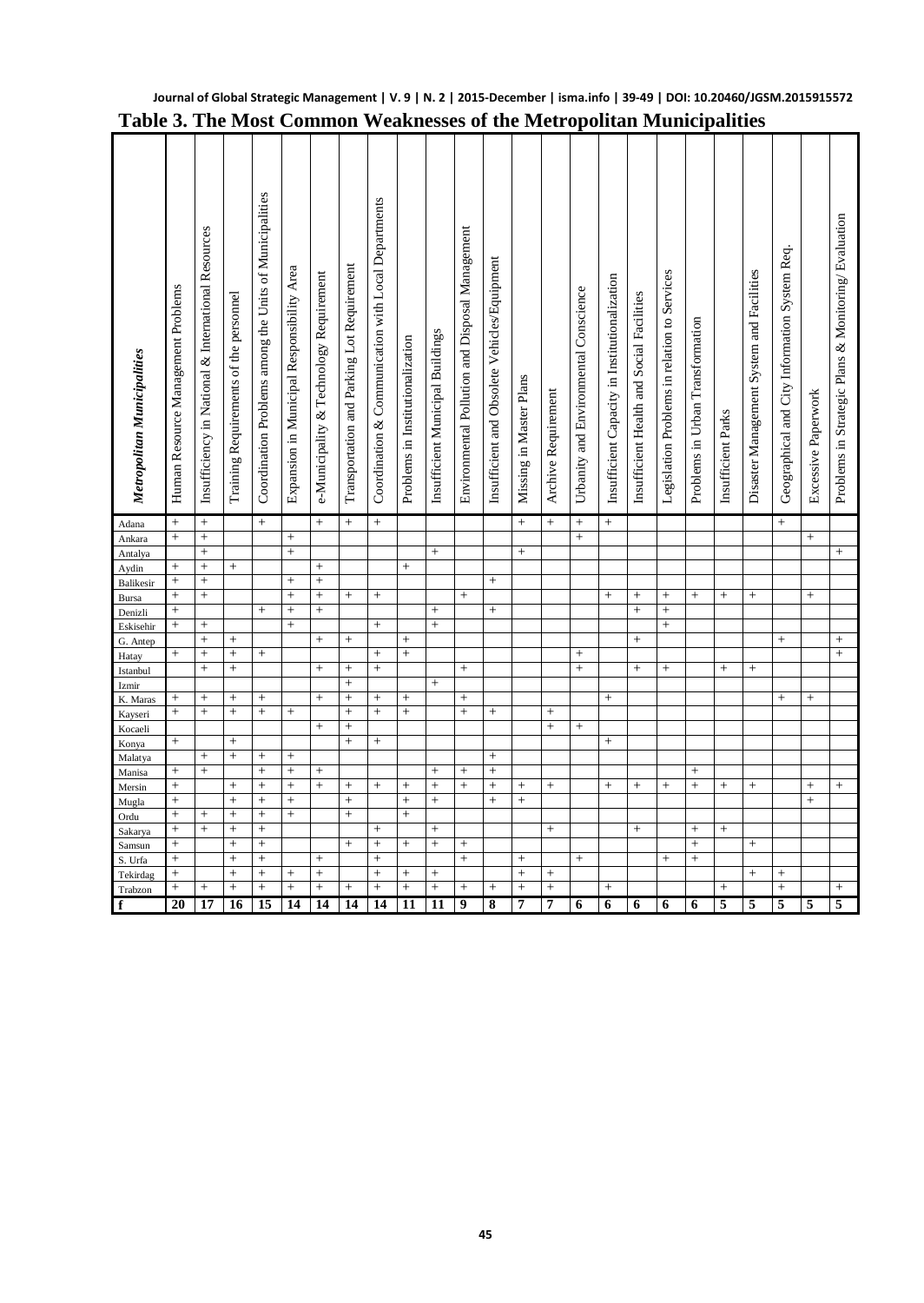| Metropolitan Municipalities | Cooperation with Universities | Summer/Winter & Culture Tourism | National & International Financing Projects | Potential in Agriculture and Stockbreeding | Social, Cultural and Sportive Activities | Geopolitical Position          | Increase in Responsibility Area | Historical and Natural Beauties | Easy Transportation | Conscious Citizen | Historical and Cultural Heritage | Urban Transportation | Existence of Non-Government Organizations | Marine Transportation | Developed Industry &Trade | Recyclable Energy Resources | <b>Health Institutions</b> | Domestic and Foreign Investors | Airports               | Natural Resources | Brand Identity of Cities | Environmental Sensitivity | Climatic and Natural Advantage | Young & Dynamic Population | Coordination with Central Government |
|-----------------------------|-------------------------------|---------------------------------|---------------------------------------------|--------------------------------------------|------------------------------------------|--------------------------------|---------------------------------|---------------------------------|---------------------|-------------------|----------------------------------|----------------------|-------------------------------------------|-----------------------|---------------------------|-----------------------------|----------------------------|--------------------------------|------------------------|-------------------|--------------------------|---------------------------|--------------------------------|----------------------------|--------------------------------------|
| Adana                       | $\ddot{}$                     | $+$                             |                                             | $+$                                        | $+$                                      |                                |                                 |                                 |                     |                   | $+$                              |                      |                                           |                       |                           | $\ddot{}$                   | $+$                        |                                | $+$                    |                   |                          |                           |                                |                            |                                      |
| Ankara                      |                               |                                 | $\boldsymbol{+}$                            |                                            |                                          | $\! + \!\!\!\!$                |                                 |                                 |                     | $\boldsymbol{+}$  |                                  |                      |                                           |                       | $+$                       |                             | $\boldsymbol{+}$           | $\! + \!\!\!\!$                |                        |                   |                          |                           |                                | $\! + \!\!\!\!$            | $+$                                  |
| Antalya                     | $\ddot{}$                     | $+$                             |                                             | $^{+}$                                     | $^{+}$                                   |                                |                                 | $+$                             |                     |                   | $+$                              |                      |                                           | $+$                   | $+$                       |                             |                            |                                | $^{+}$                 | $+$               |                          |                           | $+$                            |                            |                                      |
| Aydin                       | $^{+}$                        | $\! + \!$                       |                                             | $\ddot{}$                                  |                                          |                                | $\ddot{}$                       | $^{+}$                          |                     | $\boldsymbol{+}$  |                                  |                      |                                           |                       |                           | $^{+}$                      | $^{+}$                     |                                |                        | $\ddot{}$         |                          |                           |                                |                            |                                      |
| Balikesir                   | $\ddot{}$                     | $\ddot{}$                       | $^{+}$                                      |                                            |                                          | $+$                            |                                 | $\ddot{}$                       | $^{+}$              |                   | $^{+}$                           |                      |                                           | $+$                   | $^{+}$                    | $\ddot{}$                   | $\ddot{}$                  |                                | $^{+}$                 | $\ddot{}$         |                          |                           |                                |                            |                                      |
| <b>Bursa</b>                |                               | $\ddot{}$                       |                                             | $\ddot{}$                                  |                                          |                                | $\ddot{}$                       | $\ddot{}$                       |                     | $^{+}$            |                                  | $\ddot{}$            |                                           |                       |                           |                             |                            |                                |                        | $\ddot{}$         |                          | $+$                       | $+$                            |                            |                                      |
| Denizli                     |                               | $\ddot{}$                       | $\ddot{}$                                   | $^{+}$                                     | $+$                                      | $\! + \!\!\!\!$                | $^{+}$                          | $^{+}$                          |                     | $^{+}$            | $+$                              | $\ddot{}$            |                                           |                       | $+$                       |                             | $^{+}$                     | $^{+}$                         |                        | $\ddot{}$         | $+$                      | $^{+}$                    |                                |                            | $+$                                  |
| Eskisehir<br>G. Antep       | $\ddot{}$                     | $\ddot{}$<br>$\ddot{}$          | $\ddot{}$<br>$\pm$                          | $^{+}$                                     | $\ddot{}$<br>$+$                         | $^{+}$                         |                                 |                                 |                     | $\ddot{}$         |                                  |                      | $+$                                       |                       | $^{+}$                    |                             |                            |                                |                        |                   |                          |                           |                                |                            |                                      |
| Hatay                       | $^{+}$<br>$^{+}$              |                                 | $^+$                                        |                                            | $\boldsymbol{+}$                         | $\! + \!\!\!\!$                |                                 |                                 |                     | $+$               | $+$<br>$^{+}$                    | $+$                  |                                           |                       |                           |                             | $+$                        |                                |                        |                   |                          |                           |                                | $+$                        |                                      |
| Istanbul                    | $^{+}$                        | $\boldsymbol{+}$                |                                             |                                            | $^{+}$                                   | $\ddot{}$                      |                                 | $\qquad \qquad +$               | $^{+}$              | $\boldsymbol{+}$  | $^{+}$                           | $^{+}$               | $\boldsymbol{+}$                          | $+$                   | $+$                       | $^{+}$                      | $+$                        | $\boldsymbol{+}$               |                        |                   | $^{+}$                   | $+$                       |                                |                            | $+$                                  |
| Izmir                       | $^{+}$                        |                                 | $\boldsymbol{+}$                            |                                            |                                          |                                |                                 |                                 |                     | $\qquad \qquad +$ |                                  |                      | $^{+}$                                    |                       |                           |                             |                            | $^{+}$                         |                        |                   | $\boldsymbol{+}$         |                           |                                |                            |                                      |
| K.Maras                     | $\ddot{}$                     | $+$                             | $\ddot{}$                                   | $+$                                        |                                          |                                | $\ddot{}$                       |                                 | $^{+}$              |                   |                                  |                      |                                           |                       |                           |                             |                            |                                |                        | $+$               |                          |                           | $\ddot{}$                      |                            |                                      |
| Kayseri                     | $\ddot{}$                     | $\ddot{}$                       | $\boldsymbol{+}$                            |                                            |                                          | $+$                            | $\ddot{}$                       | $\ddot{}$                       | $\ddot{}$           | $+$               | $^{+}$                           | $\ddot{}$            | $+$                                       |                       |                           | $\ddot{}$                   | $\ddot{}$                  | $^{+}$                         |                        |                   |                          | $+$                       |                                | $\ddot{}$                  | $+$                                  |
| Kocaeli                     | $^{+}$                        |                                 | $\boldsymbol{+}$                            |                                            | $\boldsymbol{+}$                         |                                |                                 | $^{+}$                          | $^{+}$              | $+$               |                                  |                      |                                           | $+$                   |                           |                             |                            |                                |                        |                   |                          | $+$                       |                                |                            |                                      |
|                             |                               |                                 |                                             | $^{+}$                                     |                                          |                                | $^{+}$                          |                                 |                     |                   |                                  |                      |                                           |                       |                           |                             |                            | $^{+}$                         |                        |                   |                          |                           |                                |                            |                                      |
| Konya                       |                               |                                 |                                             |                                            | $\ddot{}$                                |                                |                                 |                                 |                     |                   |                                  |                      |                                           |                       |                           |                             |                            |                                |                        |                   |                          |                           |                                |                            |                                      |
|                             |                               |                                 | $\pm$                                       |                                            | $\ddot{}$                                | $\ddot{}$                      | $\ddot{}$                       | $\ddot{}$                       |                     |                   |                                  | $^{+}$               |                                           |                       |                           | $^{+}$                      |                            |                                |                        |                   |                          | $+$                       |                                |                            |                                      |
| Malatya<br>Manisa           | $^{+}$                        | $\ddot{}$                       | $\boldsymbol{+}$                            | $^{+}$                                     |                                          | $\ddot{+}$                     | $\ddot{}$                       |                                 | $^{+}$              |                   |                                  |                      |                                           |                       | $+$                       |                             |                            |                                |                        | $+$               | $+$                      |                           | $^{+}$                         |                            |                                      |
| Mersin                      | $^{+}$                        | $\ddot{}$                       | $^{+}$                                      | $\! + \!$                                  | $\boldsymbol{+}$                         | $\ddot{}$                      | $\ddot{}$                       | $\qquad \qquad +$               |                     |                   | $^{+}$                           | $^{+}$               | $\boldsymbol{+}$                          |                       |                           | $^{+}$                      |                            |                                | $\boldsymbol{+}$       |                   |                          |                           | $^+$                           |                            |                                      |
| Mugla                       | $^{+}$                        |                                 |                                             | $\qquad \qquad +$                          | $^{+}$                                   |                                | $\ddot{}$                       | $\ddot{}$                       |                     | $^{+}$            | $\ddot{}$                        |                      | $+$                                       |                       |                           | $^{+}$                      |                            |                                | $^{+}$                 |                   | $^{+}$                   |                           | $+$                            |                            |                                      |
| Ordu                        |                               | $\ddag$                         |                                             | $\ddot{}$                                  | $^{+}$                                   | $\ddot{}$                      |                                 |                                 | $\ddot{}$           |                   |                                  |                      |                                           |                       |                           |                             |                            |                                | $\ddot{}$              |                   |                          |                           |                                |                            |                                      |
| Sakarya                     | $^{+}$                        | $+$                             | $\ddot{}$                                   | $\ddot{}$                                  |                                          | $\ddot{+}$                     | $\ddot{}$                       | $\ddot{}$                       | $\ddot{}$           |                   |                                  | $+$                  | $\ddot{}$                                 | $^{+}$                |                           |                             |                            |                                |                        |                   |                          |                           |                                |                            | $\ddot{}$                            |
| Samsun                      | $\! + \!\!\!\!$               | $\! +$                          |                                             | $\qquad \qquad +$                          | $\! + \!\!\!\!$                          |                                |                                 | $^{+}$                          |                     | $\! + \!\!\!\!$   |                                  |                      |                                           |                       |                           |                             |                            | $\! + \!\!\!\!$                |                        |                   |                          | $\! + \!\!\!\!$           |                                | $^{+}$                     | $^{+}$                               |
| Urfa                        | $\ddot{}$                     |                                 | $^{+}$                                      |                                            |                                          | $+$                            |                                 |                                 | $\ddot{}$           | $\ddot{}$         | $^{+}$                           |                      | $\ddot{}$                                 |                       | $\ddot{}$                 |                             |                            |                                |                        |                   | $\ddot{}$                |                           |                                | $\ddot{}$                  |                                      |
| Tekirdag<br>Trabzon         | $^{+}$<br>$\ddot{}$           | $^+$<br>$\ddot{}$               | $\boldsymbol{+}$                            | $^{+}$                                     | $\ddot{}$                                | $\qquad \qquad +$<br>$\ddot{}$ | $^{+}$                          | $\ddot{}$                       | $^{+}$<br>$\ddot{}$ |                   | $\ddot{}$                        | $^{+}$<br>$\ddot{}$  |                                           | $\ddot{}$             |                           |                             | $+$                        | $^{+}$                         | $\! + \!$<br>$\ddot{}$ |                   | $^{+}$                   |                           |                                |                            |                                      |

## **Journal of Global Strategic Management | V. 9 | N. 2 | 2015-December | isma.info | 39-49 | DOI: 10.20460/JGSM.2015915572** Table 4. The Most Common Opportunities of the Metropolitan Municipalities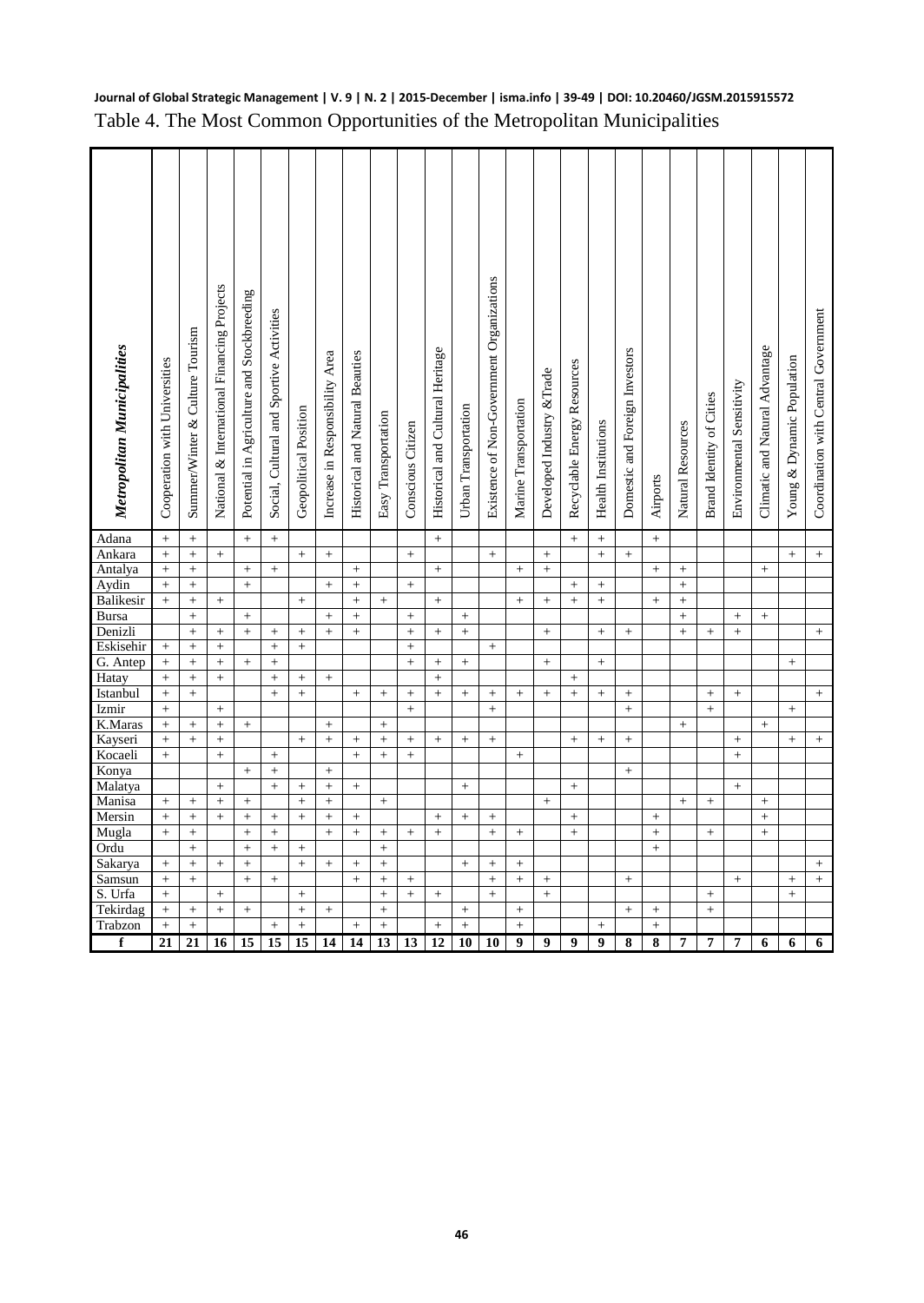| Metropolitan Municipalities | Immigration Problem | <b>Natural Disasters</b> | Service Difficulties due to Expansion of Responsibility Area | Irregular Settlements | Rapid Increase in Population | High Unemployment Rate | Environmental Pollution due to Industrialization | Low rate of Traffic Conscience | Construction on Agricultural Area | Abundance of Personal Vehicles | Climatic Changes    | Shortage in Water Resources | Low Rate of Citizen Sensitivity to Environmental Issues | Insufficient Parking Lots | Coordination Problem with other Substructure Agencies | Geographical Problems | Expansion of Responsibility Area | High rate of Crimes | Income Differences among Districts | ow Income Level | increase in Service Provision Cost | Frequent Changes in Legislation | Authority Distribution Problems among Government Agencies | Low Rate of Conscience in Urbanity |
|-----------------------------|---------------------|--------------------------|--------------------------------------------------------------|-----------------------|------------------------------|------------------------|--------------------------------------------------|--------------------------------|-----------------------------------|--------------------------------|---------------------|-----------------------------|---------------------------------------------------------|---------------------------|-------------------------------------------------------|-----------------------|----------------------------------|---------------------|------------------------------------|-----------------|------------------------------------|---------------------------------|-----------------------------------------------------------|------------------------------------|
| Adana                       | $\ddot{}$           |                          |                                                              |                       |                              | $+$                    |                                                  | $\ddot{}$                      |                                   |                                |                     |                             | $^{+}$                                                  |                           |                                                       |                       |                                  |                     | $\! +$                             |                 |                                    |                                 |                                                           |                                    |
| Ankara                      | $\ddot{}$           | $+$                      | $+$                                                          | $^{+}$                | $^+$                         |                        |                                                  |                                |                                   | $+$                            |                     | $^+$                        | $\ddot{}$                                               | $+$                       |                                                       |                       | $+$                              |                     | $\ddot{}$                          |                 | $\qquad \qquad +$                  | $^{+}$                          |                                                           |                                    |
| Antalya                     | $\ddot{}$           |                          |                                                              | $\ddot{}$             | $\boldsymbol{+}$             |                        |                                                  |                                |                                   | $^{+}$                         |                     |                             |                                                         |                           |                                                       |                       |                                  |                     |                                    |                 |                                    |                                 |                                                           |                                    |
| Aydin                       | $^{+}$              | $+$                      |                                                              |                       |                              |                        |                                                  |                                | $^{+}$                            |                                |                     |                             | $^{+}$                                                  |                           | $^{+}$                                                |                       |                                  |                     |                                    |                 |                                    |                                 |                                                           | $+$                                |
| Balikesir                   |                     |                          |                                                              |                       |                              | $^{+}$                 |                                                  |                                | $^{+}$                            | $\boldsymbol{+}$               |                     | $^{+}$                      | $^{+}$                                                  | $\qquad \qquad +$         |                                                       |                       |                                  |                     |                                    |                 |                                    |                                 |                                                           |                                    |
| <b>Bursa</b>                | $\ddot{}$           | $^{+}$                   | $\ddot{}$                                                    | $\ddot{}$             | $^{+}$                       |                        | $\ddot{}$                                        |                                |                                   |                                |                     | $\ddot{}$                   | $\ddot{}$                                               |                           | $\ddot{}$                                             |                       | $\pm$                            |                     |                                    |                 |                                    | $+$                             | $\ddot{}$                                                 |                                    |
| Denizli                     | $\ddot{}$           | $\ddot{}$                | $^{+}$                                                       | $\ddot{}$             | $\qquad \qquad +$            |                        | $\ddot{}$                                        | $+$                            | $^{+}$                            | $+$                            | $^{+}$              | $\ddot{}$                   |                                                         | $^{+}$                    |                                                       |                       |                                  |                     |                                    |                 |                                    |                                 |                                                           |                                    |
| Eskisehir                   | $^{+}$              |                          | $\boldsymbol{+}$                                             |                       | $^{+}$                       |                        | $^{+}$                                           |                                |                                   | $^{+}$                         | $^{+}$              |                             |                                                         |                           | $^{+}$                                                |                       |                                  |                     | $+$                                |                 |                                    | $\! + \!\!\!\!$                 |                                                           |                                    |
| G. Antep                    | $\ddot{}$           |                          | $^{+}$                                                       | $\ddot{}$             | $\qquad \qquad +$            |                        |                                                  | $^{+}$                         |                                   |                                |                     |                             | $^{+}$                                                  | $+$                       |                                                       |                       |                                  | $\ddot{}$           |                                    |                 |                                    |                                 |                                                           | $+$                                |
| Hatay                       |                     | $^{+}$                   | $\ddot{}$                                                    | $\ddot{}$             | $\ddot{}$                    |                        |                                                  | $\ddot{}$                      |                                   |                                |                     |                             |                                                         |                           | $^{+}$                                                | $\boldsymbol{+}$      |                                  |                     |                                    |                 |                                    |                                 | $^{+}$                                                    |                                    |
| Istanbul                    | $^{+}$              | $\boldsymbol{+}$         | $\boldsymbol{+}$                                             | $\ddot{}$             | $^+$                         |                        |                                                  | $^{+}$                         |                                   | $+$                            | $^{+}$              | $\boldsymbol{+}$            |                                                         | $+$                       | $+$                                                   |                       | $+$                              | $^{+}$              |                                    |                 | $+$                                | $^{+}$                          | $^{+}$                                                    |                                    |
| Izmir                       | $\ddot{}$           | $\boldsymbol{+}$         | $^{+}$                                                       |                       |                              | $\qquad \qquad +$      | $^{+}$                                           | $\ddot{}$                      |                                   |                                |                     |                             |                                                         | $^{+}$                    |                                                       |                       |                                  |                     |                                    |                 |                                    | $\ddot{}$                       | $^{+}$                                                    |                                    |
| K. Maras                    |                     | $^{+}$                   |                                                              | $\ddot{}$             | $^+$                         |                        |                                                  |                                |                                   | $+$                            |                     |                             | $\boldsymbol{+}$                                        |                           |                                                       | $+$                   |                                  |                     |                                    |                 |                                    |                                 |                                                           | $^{+}$                             |
| Kayseri<br>Kocaeli          | $^{+}$<br>$\ddot{}$ | $^{+}$<br>$\ddot{}$      | $\boldsymbol{+}$                                             |                       | $\ddot{}$                    | $^{+}$                 | $^{+}$<br>$\ddot{}$                              |                                |                                   |                                | $^{+}$<br>$\ddot{}$ |                             |                                                         |                           |                                                       |                       | $+$                              | $^{+}$              | $\qquad \qquad +$                  | $^{+}$          |                                    |                                 |                                                           |                                    |
| Konya                       |                     |                          | $+$                                                          |                       |                              |                        |                                                  |                                |                                   |                                | $\ddot{}$           | $^{+}$                      |                                                         |                           |                                                       | $^{+}$                | $^{+}$                           |                     |                                    |                 |                                    |                                 |                                                           |                                    |
| Malatya                     |                     |                          | $\ddot{}$                                                    |                       | $\boldsymbol{+}$             |                        |                                                  |                                |                                   | $+$                            |                     |                             |                                                         |                           |                                                       | $\ddot{}$             |                                  |                     |                                    |                 | $\boldsymbol{+}$                   |                                 |                                                           |                                    |
| Manisa                      | $\ddot{}$           | $+$                      | $^{+}$                                                       | $\ddot{}$             |                              | $^{+}$                 |                                                  |                                |                                   |                                |                     |                             |                                                         | $+$                       |                                                       | $+$                   |                                  |                     |                                    | $^{+}$          |                                    |                                 | $+$                                                       | $\boldsymbol{+}$                   |
| Mersin                      | $\ddot{}$           |                          | $^{+}$                                                       | $\ddot{}$             |                              | $+$                    | $^{+}$                                           | $+$                            | $\boldsymbol{+}$                  |                                |                     |                             | $+$                                                     |                           |                                                       |                       | $+$                              | $^{+}$              |                                    | $^{+}$          | $\qquad \qquad +$                  |                                 |                                                           | $+$                                |
| Mugla                       | $^{+}$              |                          | $^{+}$                                                       |                       |                              | $^{+}$                 | $^{+}$                                           |                                |                                   |                                |                     |                             |                                                         |                           |                                                       |                       |                                  | $\ddot{}$           |                                    |                 |                                    |                                 |                                                           |                                    |
| Ordu                        | $\ddot{}$           |                          |                                                              |                       |                              |                        |                                                  |                                |                                   |                                |                     |                             |                                                         |                           | $+$                                                   | $\ddot{}$             |                                  |                     | $^{+}$                             |                 | $^{+}$                             |                                 |                                                           |                                    |
| Sakarya                     |                     | $^{+}$                   |                                                              |                       |                              |                        | $^{+}$                                           | $^{+}$                         | $^{+}$                            |                                |                     | $\boldsymbol{+}$            |                                                         |                           | $^{+}$                                                |                       |                                  |                     |                                    | $\! + \!\!\!\!$ |                                    |                                 |                                                           |                                    |
| Samsun                      | $\ddot{}$           | $\ddot{+}$               | $+$                                                          | $\ddot{}$             |                              | $\ddot{}$              | $\ddot{}$                                        |                                | $\ddot{}$                         |                                | $+$                 |                             |                                                         |                           |                                                       |                       |                                  | $\ddot{}$           | $+$                                | $\ddot{}$       |                                    |                                 |                                                           | $+$                                |
| Sanliurfa                   | $\ddot{}$           |                          |                                                              | $\ddot{}$             | $^{+}$                       | $\ddot{}$              |                                                  |                                | $\ddot{}$                         | $\pm$                          |                     | $^+$                        |                                                         | $\boldsymbol{+}$          | $+$                                                   |                       |                                  |                     |                                    |                 |                                    | $^{+}$                          |                                                           |                                    |
| Tekirdag                    | $^{+}$              | $\boldsymbol{+}$         |                                                              | $\ddot{}$             | $\boldsymbol{+}$             |                        | $^{+}$                                           |                                | $^{+}$                            |                                |                     | $+$                         |                                                         |                           |                                                       |                       |                                  | $^{+}$              |                                    |                 |                                    |                                 |                                                           |                                    |
| Trabzon                     | $\ddot{}$           | $\ddot{}$                |                                                              | $\ddot{}$             |                              | $+$                    | $\ddot{}$                                        | $+$                            |                                   |                                | $\ddot{}$           |                             |                                                         |                           |                                                       | $\ddot{}$             |                                  |                     |                                    |                 |                                    |                                 |                                                           |                                    |
| $\mathbf f$                 | 21                  | 17                       | 15                                                           | 14                    | 13                           | 10                     | 10                                               | 10                             | 9                                 | $\boldsymbol{9}$               | $\boldsymbol{9}$    | 9                           | 8                                                       | 8                         | 8                                                     | 8                     | 7                                | 7                   | 7                                  | 6               | 6                                  | 6                               | 6                                                         | 6                                  |

**Journal of Global Strategic Management | V. 9 | N. 2 | 2015-December | isma.info | 39-49 | DOI: 10.20460/JGSM.2015915572 Table 5. The Most Common Threats of the Metropolitan Municipalities**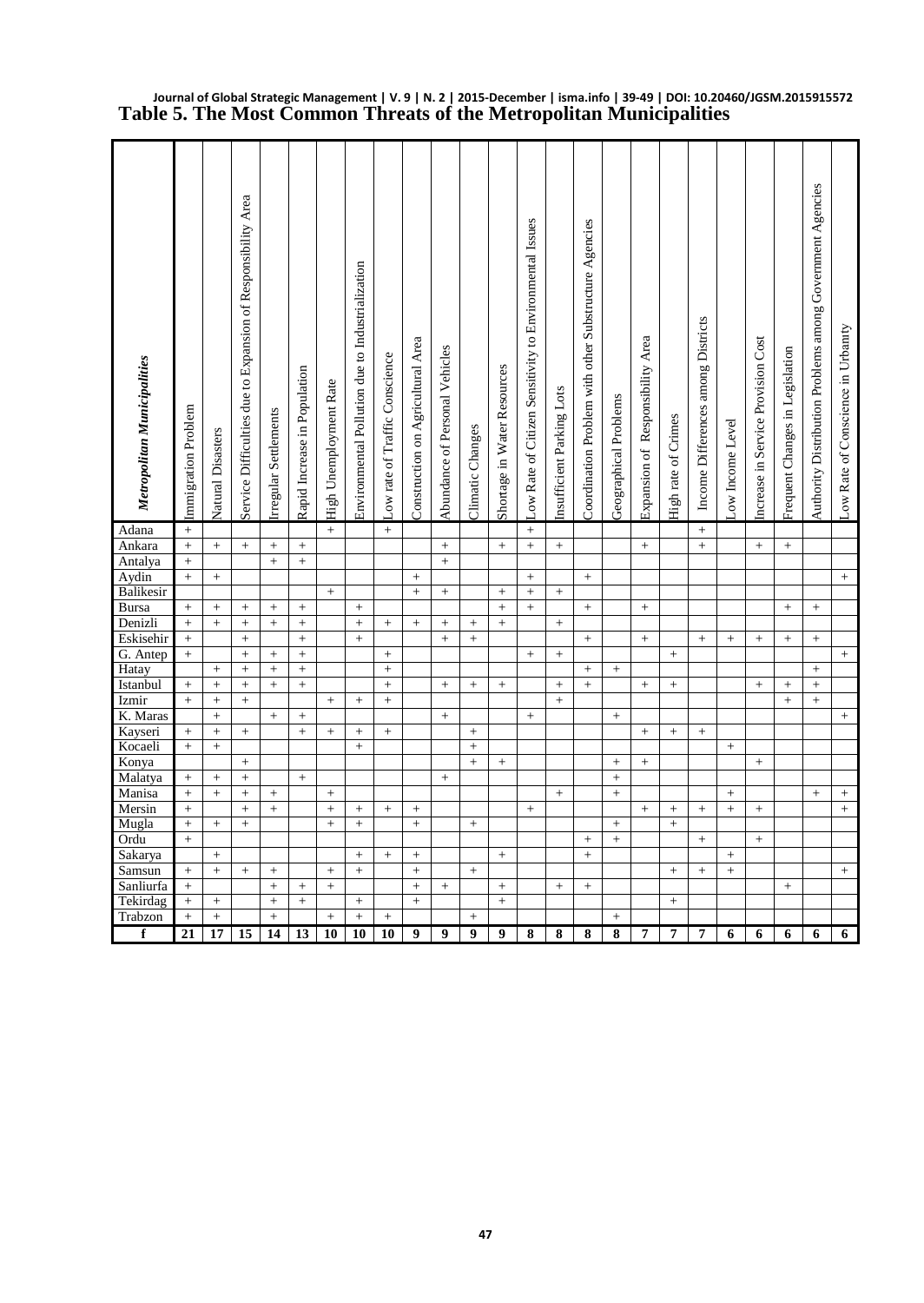Adana Buyuksehir Belediyesi Stratejik Plani, 2015-2019.

Alpkan, L. (2000). Stratejik Yonetimin Kapsamliligi, Stratejik Tercihler ve Yonetici Ozellikleri Arasindaki Iliskiler (Basilmamis Doktora Tezi), Gebze Yuksek Teknoloji Enstitusu, Sosyal Bilimler Enstitusu, Gebze.

Ankara Buyuksehir Belediyesi Stratejik Plani, 2015-2019.

Antalya Buyuksehir Belediyesi Stratejik Plani, 2015-2019.

Aydin Buyuksehir Belediyesi Stratejik Plani, 2015-2019.

Azakli, S. (2002). "Belediyelerin Hizmet Stratejileri Belirleme Surecinde Analizci Yaklasimin Onemi", Yerel Yonetimler Sempozyumu Bildirileri, TODAIE Yayin No: 304, Ankara, ss.413-436.

Balikesir Buyuksehir Belediyesi Stratejik Plani, 2015-2019.

Barry, B.W. (1986). Strategic Planning Workbook for Public and Nonprofit Organizations, St. Paul: Amherst Wilder Foundation.

Bryson, J. M. & Alston, F. K. (2004). Creating and Implementing Your Strategic Plan: A Workbook for Public and Nonprofit Organizations, Jossey Bass: A Wiley Imprint, Second Edition, San Francisco.

Bursa Buyuksehir Belediyesi Stratejik Plani, 2015-2019.

Demirci, S. ve Koseli, M. (2009). "Ikincil Veri ve Icerik Analizi", Sosyal Bilimlerde Arastirma Yontemleri, 3. Baski, Editor: Kaan BOKE, Alfa Yayinlari, Istanbul. DPT, Kamu Kuruluslari icin Stratejik Planlama Kilavuzu, Ankara.

Denizli Buyuksehir Belediyesi Stratejik Plani, 2015-2019.

DPT (State Planning Agency) (2003). Kamu Idareleri icin Stratejik Planlama Kilavuzu, 2003.

DPT (2006). Kamu Idareleri icin Stratejik Planlama Kilavuzu, Haziran 2006.

Eren E. (2005). Stratejik Yonetim ve Isletme Politikasi, Beta Yayinevi, Istanbul.

Eskisehir Buyuksehir Belediyesi Stratejik Plani, 2015-2019.

Gaziantep Buyuksehir Belediyesi Stratejik Plani, 2015-2019.

Hatay Buyuksehir Belediyesi Stratejik Plani, 2012-2016.

Hunger, D.; Wheelen, T. L. (2007). Essentials of Strategic Management, Upper Saddle River, NJ.

Istanbul Buyuksehir Belediyesi Stratejik Plani, 2015-2019.

Izmir Buyuksehir Belediyesi Stratejik Plani, 2015-2019.

Kahramanmaras Buyuksehir Belediyesi Stratejik Plani, 2015-2019.

Kayseri Buyuksehir Belediyesi Stratejik Plani, 2015-2019.

Kocaeli Buyuksehir Belediyesi Stratejik Plani, 2015-2019.

Konya Buyuksehir Belediyesi Stratejik Plani, 2015-2019.

Malatya Buyuksehir Belediyesi Stratejik Plani, 2015-2019.

Manisa Buyuksehir Belediyesi Stratejik Plani, 2015-2019.

Mersin Buyuksehir Belediyesi Stratejik Plani, 2015-2019.

Mugla Buyuksehir Belediyesi Stratejik Plani, 2015-2019.

Neuman, W.L. (2006). Toplumsal Arastirma Yontemleri Nitel ve Nicel Yaklasimlar, Ceviren: Sedef OZGE, Yayın Odasi, Ankara.

Ordu Buyuksehir Belediyesi Stratejik Plani, 2015-2019.